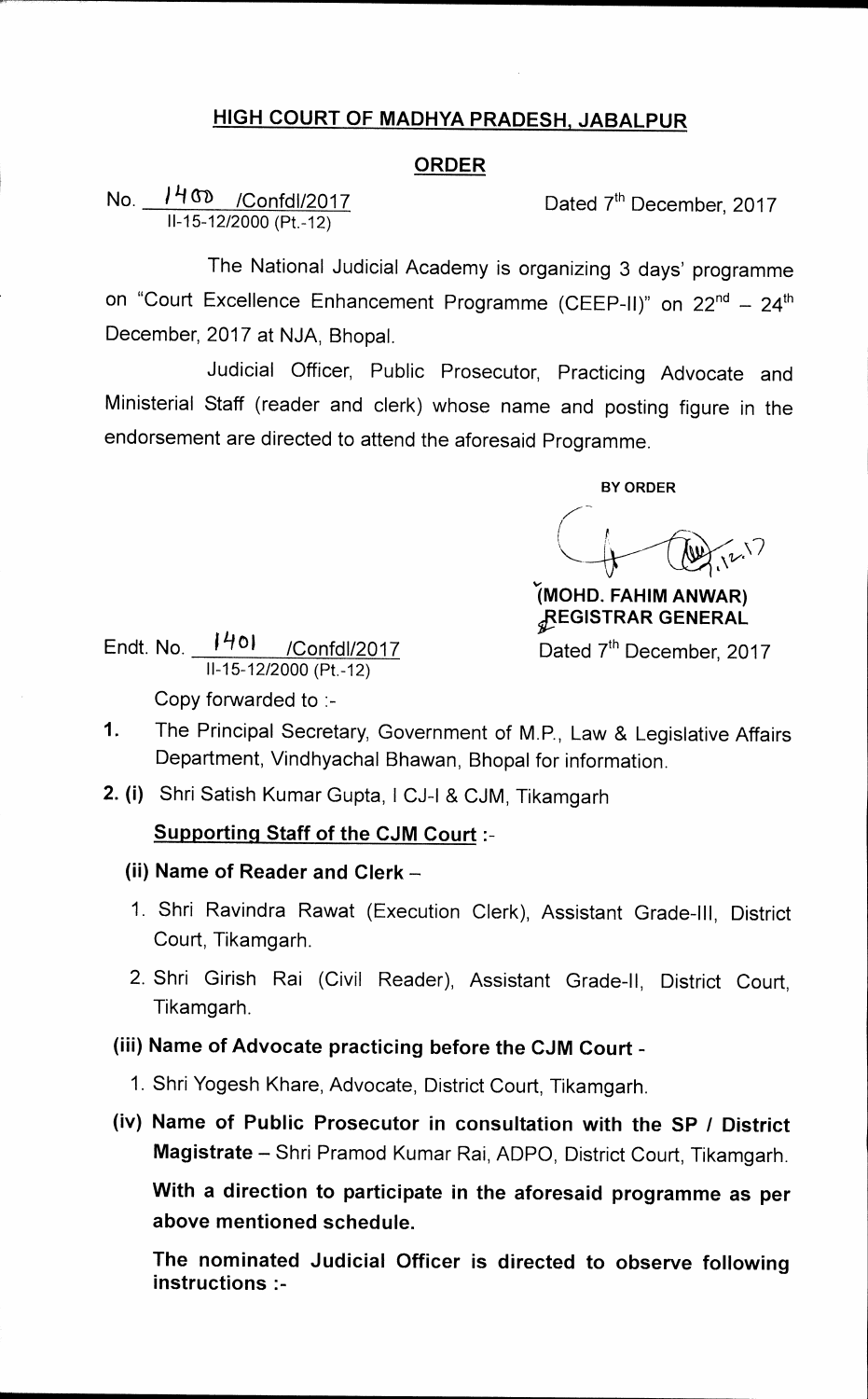- **To deposit their dues like lodging, boarding etc. at National Judicial Academy, Bhopal and claim the same in their T.A. Bills, as per rules. Kind attention is also invited to this Registry D.O. No. 657/Confd1/2008, dated 24.06.2008 in this regard.**
- **To bring Laptop during the Programme.**
- **To send comments/suggestions regarding experience of Programme to the Director, MPSJA, Jabalpur.**
- **To arrange Board Diary in such a manner that no case is listed on the dates, on which you are directed to attend the programme. In case, cases have been fixed for the said dates, Summons should not be issued and if Summons are issued, then parties should be informed about the changes of date.**
- **To fill up the details of the template as annexed with the Order and send the same to the NJA, Bhopal on email ID registraradmin@nja.gov.in, at the earliest.**
- **To apprise themselves with the contents of the Joining Instructions**  available on the NJA website www.nja.gov.in and observe the same.
- **Instructions for nominated Public Prosecutor, Practicing Advocate and Ministerial Staff (reader and clerk) :-**
- **Expenditure on account of T.A / D.A, boarding, lodging, lunch etc. would be borne by the Academy.**
- **3. The District and Sessions Judge, Tikamgarh for information and necessary action.**
- **4. The Director, National Judicial Academy, Bhadbhada Road, Suraj Nagar, P.O., Bhopal — 462 044, for information in reference to your department letter No.5051, dated 06.11.2017.**
- **5. The Member Secretary, M.P. State Legal Services Authority, Jabalpur for information.**
- **6. The Director In-charge, MPSJA, Jabalpur for information with a request to utilize the experience of the officer nominated for imparting training to other Judicial Officers during various Courses.**

Encl : As above.

 $\mathcal{N}$ 

**IMOHD. FAHIM AN WAR)**  fIREGISTRAR **GENERAL**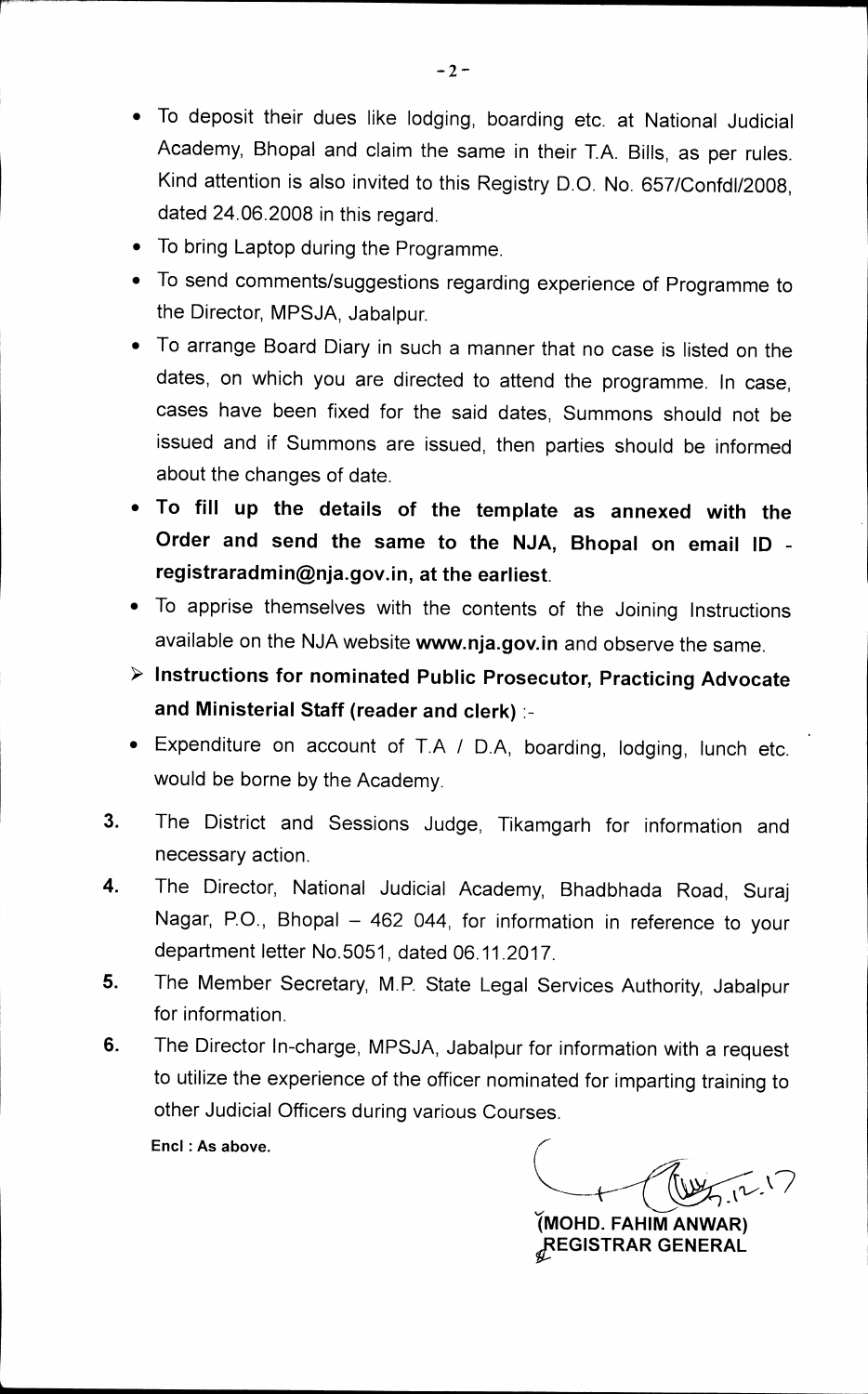# **National Judicial Academy**

### **Court Excellence Enhancement Programme (CEEP-H) to be held on 22-24 December, 2017 [P-1067- P-1076]**  Template for Analysis

# **To be filled by the Nominated Judicial Officer**

### **Basic Information:**

- 1. Name of court:
- 2. Location and Address:
- 3. State:
- 4. Contact Details:
- 5. Jurisdiction:
- 6. Current Presiding Officer:
- 7. Number of employees attached to your court. Also mention their functions
- 8. Name of Presiding Officer during last three years:

**11 Page**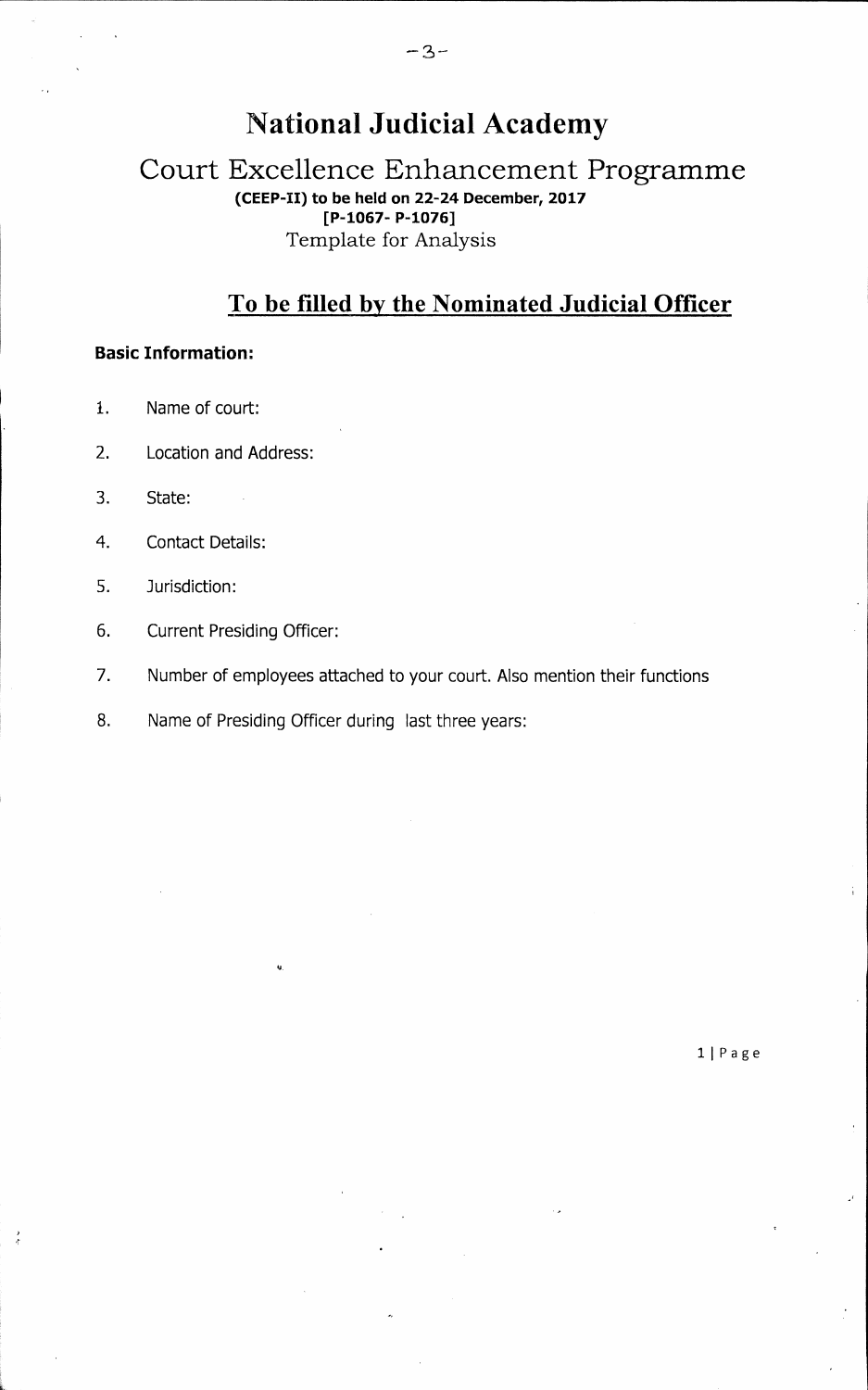### **The Social Context**

- 1. Demography
- 2. Current Court Performance: Pendency, filling Disposal and Arrears for last three years
- 3. List the main types and number of cases before the court ( kindly use separate sheet for response)
- 4. Areas/Taluka/Tehsil/Police Station from where cases are mainly emanating:

### 5. Number of acquittals and convictions. (Trends over the last three years.)

| Year                             | 2014 | 2015 | 2016 |
|----------------------------------|------|------|------|
| Acquittal                        |      |      |      |
| Conviction (after<br>full trial) |      |      |      |
| <b>Pleaded Guilty</b>            |      |      |      |

### 6. Duration of Cases:

 $\frac{1}{\hbar}$ 

|                                                                                    | Total<br>Pendency: | Percentage |
|------------------------------------------------------------------------------------|--------------------|------------|
| Number of Cases less than 1 year old<br>(% of total pendency)                      |                    |            |
| Number of Cases more than 1 year but less<br>than 2 year old (% of total pendency) |                    |            |
| Number of Cases more than 2 year but less<br>than 3 year old (% of total pendency) |                    |            |
| Number of Cases more than 3 year but less<br>than 4 year old (% of total pendency) |                    |            |
| Number of Cases more than 4 year but less<br>than 5 year old (% of total pendency) |                    |            |
| Number of Cases more than 5 year old<br>(% of total pendency)                      |                    |            |

**21 Page**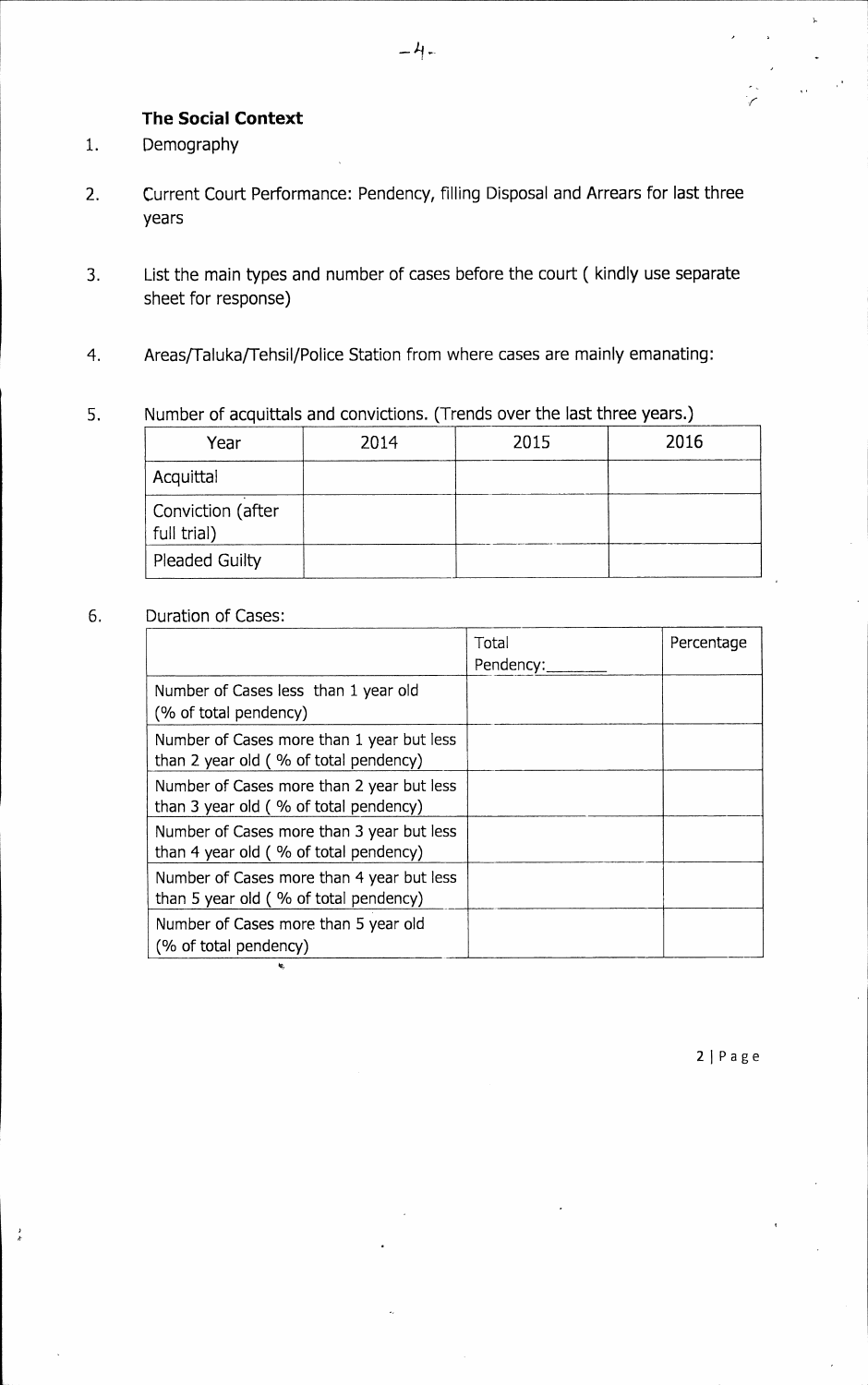- 7. Whether there are Case management Rules framed by the Hon'ble High Court for subordinate courts? If yes, then what impediments faced by your court in implementing the same.
- 8. Average time taken between:
	- (i) Framing of charges and conclusion of evidence
	- (ii) Conclusion of evidence and final arguments
	- (iii) Completion of final argument and pronouncing of the judgment
- 9. Analysis of Adjournment granted: Reasons for adjournment
	- (i) By prosecution
		- a. For obtaining presence of witness
		- b. Otherwise
	- (ii) By defense
		- a. For obtaining presence of witness/accused
		- b. Otherwise
	- (iii) Other Reasons
- 10. Intervention by High Court or Supreme Court: Number/Percentage of pending cases for last three years in which High Court and/or Supreme Court has intervened.

| Year                | าก -<br>- | 2016 | Percentage |
|---------------------|-----------|------|------------|
| ıhar.<br>NL.<br>ישע |           |      |            |

- 11. Identification of old cases: Identify 10 old cases of major types in your portfolio and identify the causes of delay
- 12. Plea Bargaining: Number and Percentage of cases in which plea bargaining has been used for last three years

| rear     | - | 2015 | 2016<br>2U | Percentage |
|----------|---|------|------------|------------|
| . Number |   |      |            |            |

13. Compounding of Cases: Percentage of cases in which compounding has been used for last three years

| Year   | ገበ14 |  | Percentage |
|--------|------|--|------------|
| Number |      |  |            |

3 I Page